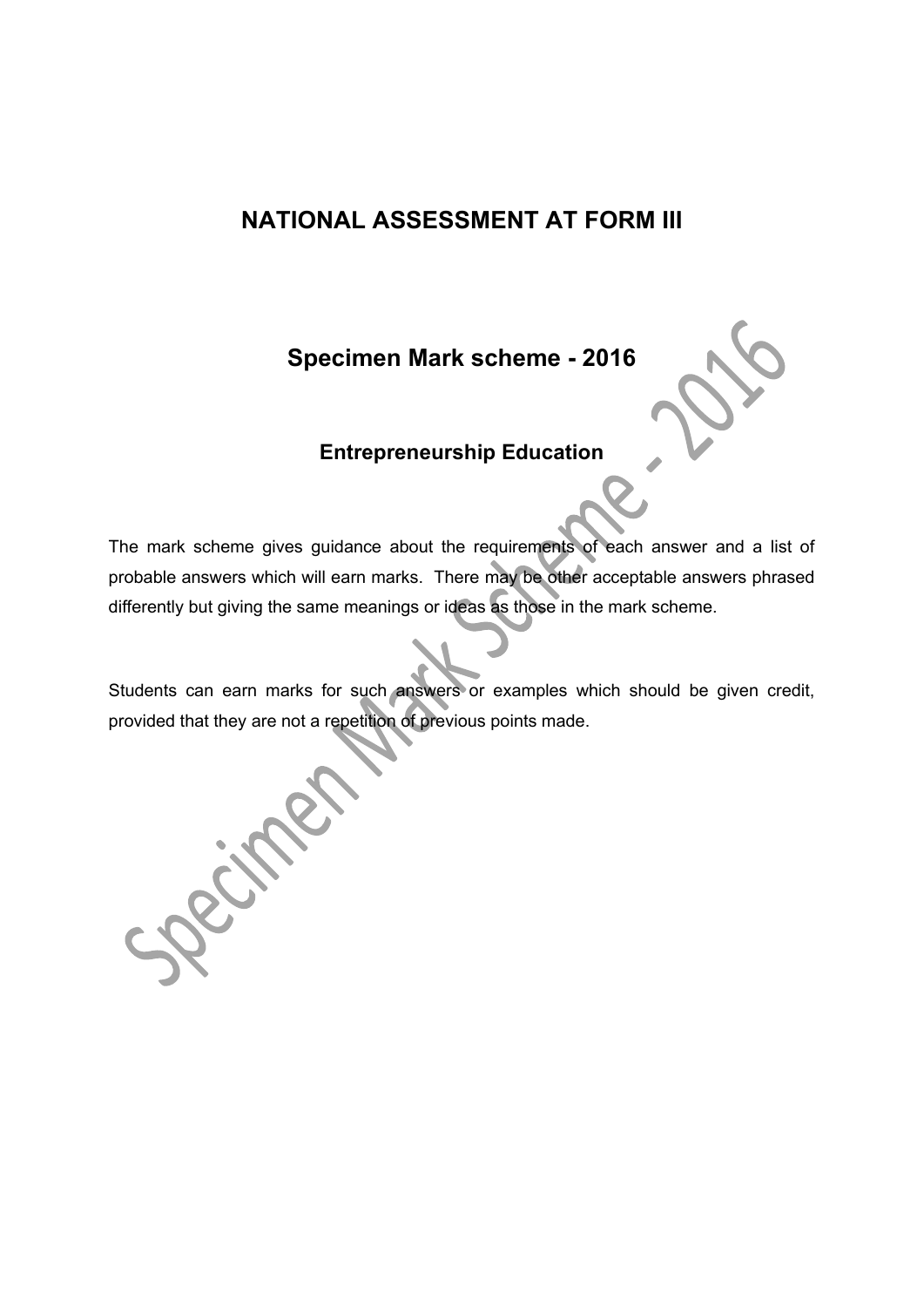## **Question 1**

# (a) **Give one mark each to any two of the following correct answers: [1 x 2 marks]**

- Innovative designs;
- Quality products;
- Competitive products.
- Selling at good / affordable prices.

## (b) **Give one mark each to any two of the following correct answers: [2 marks]**

 *Problem 1* : Working alone  *Problem 2* : Lack of capital  *Problem 3* : Lack of idea and /advice  *Problem 4* : Losses

*Problem 5* Unlimited liability

(c) **Give three marks to the following correct answer. [3 marks]**

It is a legal document / a contract **(1 mark)** between two persons / partners / parties  **(1 mark)** with essential details about the partners / terms and conditions / sharing of profits and losses / termination of the partnership (**1 mark** for any one of these details).

(d) **Give six marks to any three of these differences in the answer: [6 marks]**  Relevant points may include:

|                             | Sole trader                    | <b>Partnership</b>                     |  |  |
|-----------------------------|--------------------------------|----------------------------------------|--|--|
| <b>Number of owners</b>     | One person                     | Two or more persons                    |  |  |
| <b>Agreement</b>            | No agreement                   | An agreement is essential              |  |  |
| <b>Capital</b>              | Contributed by the owner       | Contributed by partners                |  |  |
| <b>Sharing of profits</b>   | No sharing of profit or losses | Profit and loss shared by<br>customers |  |  |
| <b>Control / Management</b> | By one person                  | By partners                            |  |  |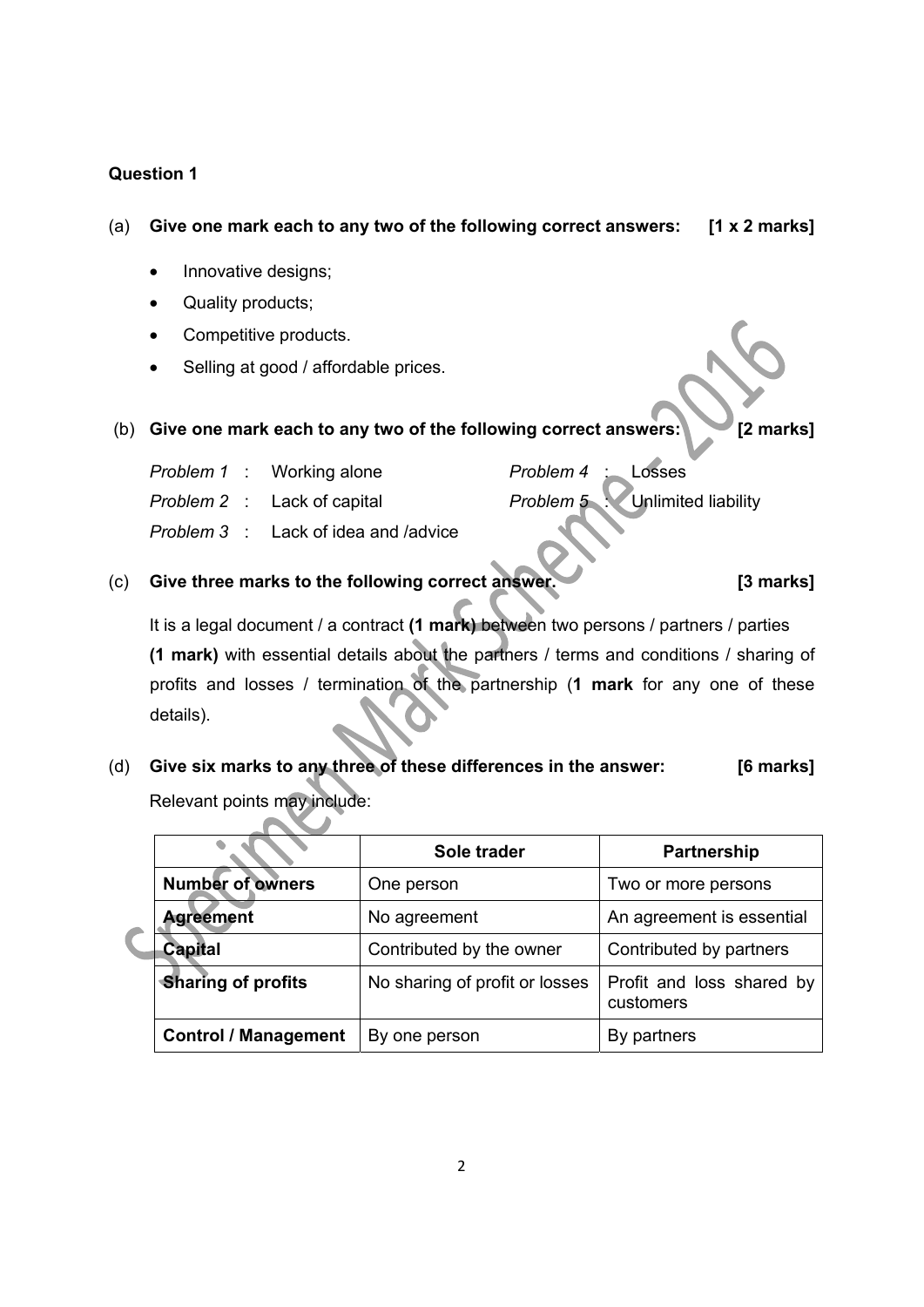#### (e) **Give two marks to the correct answer**:

A franchisor – An entrepreneur who sells his product or brand name to another entrepreneur. **[2 marks]**

## **Give one mark to the following answer:**

An entrepreneur sells the product of another one. **(1 mark)**

#### **Give two marks to the correct answer**:

A franchisee – An entrepreneur who buys a franchise enterprise. **[2 marks]** 

#### **Give one mark to the following answer:**

An entrepreneur who buys or markets the product of another one. **(1 mark)**

#### **Question 2**

(a) Give one mark to each correct answer:  $\bigotimes_{\alpha}$  **[8 marks]** 

| <b>Term</b>   | 1 | $\overline{2}$ | 3 | 5 | 6            |   |   | 9 |
|---------------|---|----------------|---|---|--------------|---|---|---|
| <b>Answer</b> | G | F.             |   | B | $\mathbf{C}$ | Е | D | A |

**(b) Give one mark each to any two correct answers: [2 marks]** 

Relevant points may include:

**Creative** 

Intelligent

**Enthusiastic** 

- Energetic
- Innovative
- Self-confident
- Risk taker
- **Skillful**
- **Trustworthy**

# **(c) Give two marks each to any three of the following correct answers:[2 x 3 marks]**

Relevant points may include:

*Risk 1*: Compliance **(1 mark) Explanation:** Losses to an enterprise that may arise due to **failure to abide by laws and regulations to run the business**. **(2 marks)**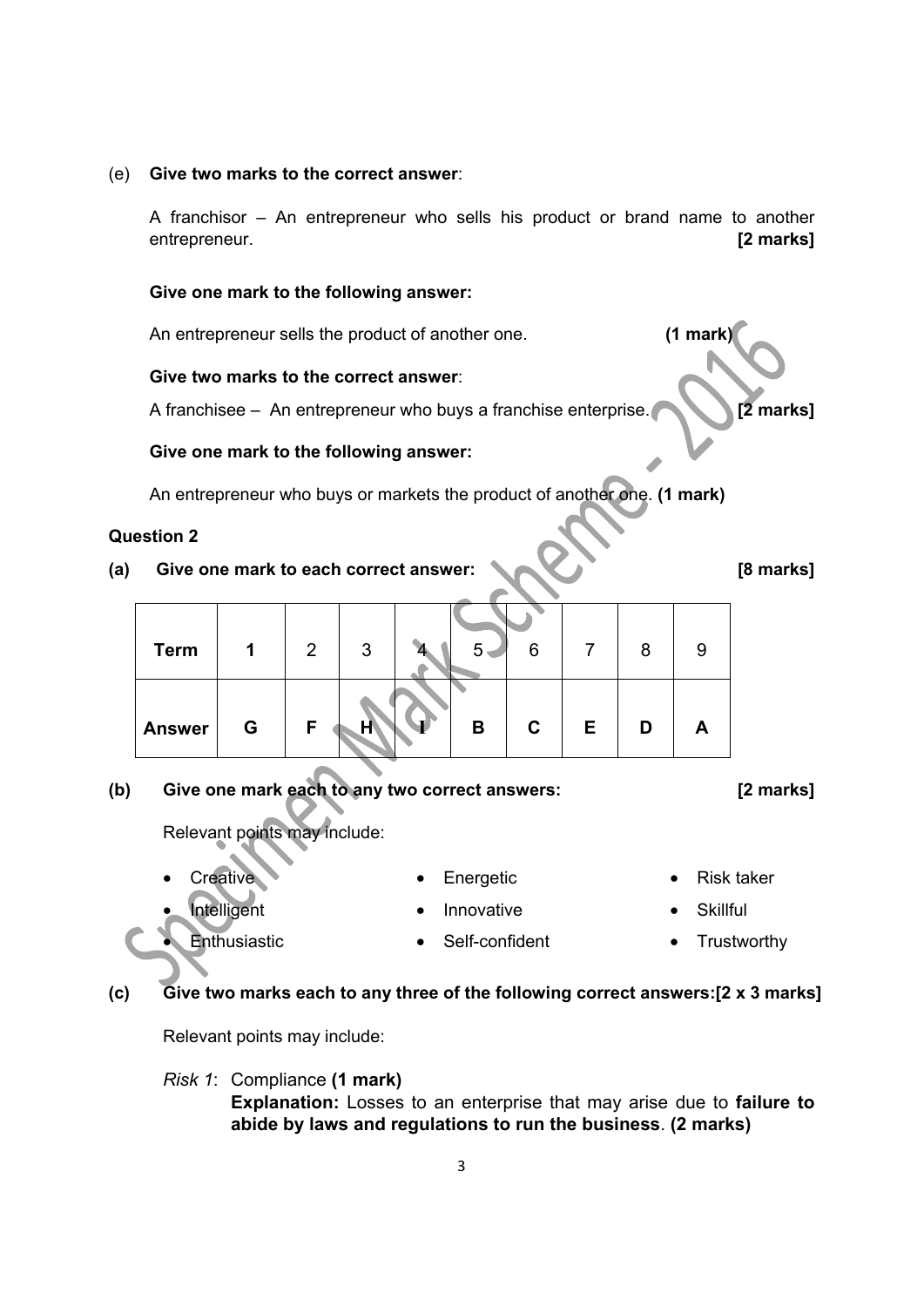*Risk 2*: Financial **(1 mark)**

**Explanation:** Losses to an enterprise that may arise due to **lack of adequate finance or inability to manage finance properly**. **(2 marks)**

- *Risk 3*: Strategic **(1 mark) Explanation**: Losses to an enterprise due to **poor decisions taken by the entrepreneurs that might threaten the existence of the business**. **(2 marks)**
- *Risk 4*: Operational **(1 mark) Explanation**: Losses to an enterprise that may arise due to **unsuccessful day to day running of the business**. **(2 marks)**

Give **one mark** only to losses to an enterprise without stating the reason.

# (d) **Give three marks each to any two of the following correct answers:**

**[2 x 3 marks]** 

Identification of responsibilities:

- *Responsibility 1*: Orders stock of raw materials
- *Responsibility 2:* Decides where to sell shoes
- *Responsibility 3* : Recruits and train workers
- *Responsibility 4:* Keeps accounting records
- *Responsibility 5* : Advertises the product
- *Responsibility 6:* Finances the business

# **A brief explanation on any 2.**

Example: Responsibility: orders raw materials **(1 mark)**

Explanation: to plan or control stock of raw materials **(1 mark)** / for

proper inventory / control of stock / production **(1 mark)**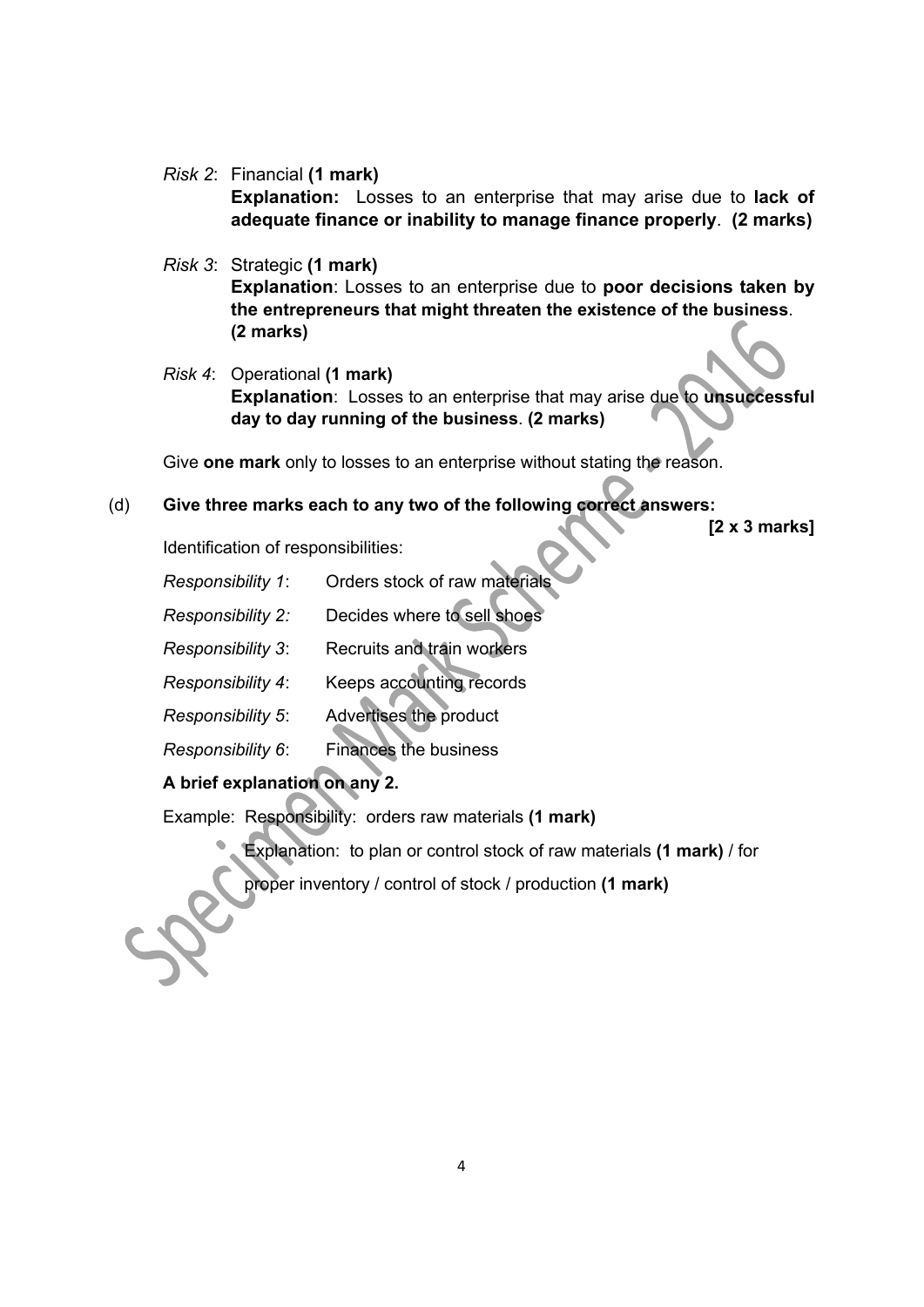# **Question 3**

# (a) **Give one mark to each correct answer. [3 marks]**

|                                                                                                 | <b>Email marketing</b> | Web marketing | <b>Social marketing</b> |
|-------------------------------------------------------------------------------------------------|------------------------|---------------|-------------------------|
| FitsU uses Amazon and<br>Ebay websites to offer its<br>shoes to its customers.                  |                        |               |                         |
| FitsU sends mail to its<br>regular customer to<br>inform them of different<br>promotion offers. |                        |               |                         |
| FitsU uses social<br>networking sites to<br>advertise and market its<br>shoes.                  |                        |               |                         |

# (b) **Give one mark to each correct answer. [6 marks]**

- (i) True
- (ii) True (v) True
- (iii) False

# (c) **Give one mark to each correct answer. [5 marks]**

|         |  | <b>Internal</b> |  |
|---------|--|-----------------|--|
| answer. |  |                 |  |
|         |  | (vi) False      |  |

(iv) False

|                                                                                      | <b>Internal</b><br><b>Communication</b> | <b>External</b><br><b>Communication</b> |
|--------------------------------------------------------------------------------------|-----------------------------------------|-----------------------------------------|
| Communicating information about training<br>sessions in an enterprise                |                                         |                                         |
| Using TV and radio to create awareness of<br>new products                            |                                         | $\checkmark$ (1 mark)                   |
| Sending emails to potential customers                                                |                                         | $\checkmark$ (1 mark)                   |
| An employer clarifies the different objectives<br>set for a project to the employees | $\checkmark$ (1 mark)                   |                                         |
| Meetings with employees on a business<br>issue                                       | $\checkmark$ (1 mark)                   |                                         |
| Advertisements on a billboard                                                        |                                         | mark)                                   |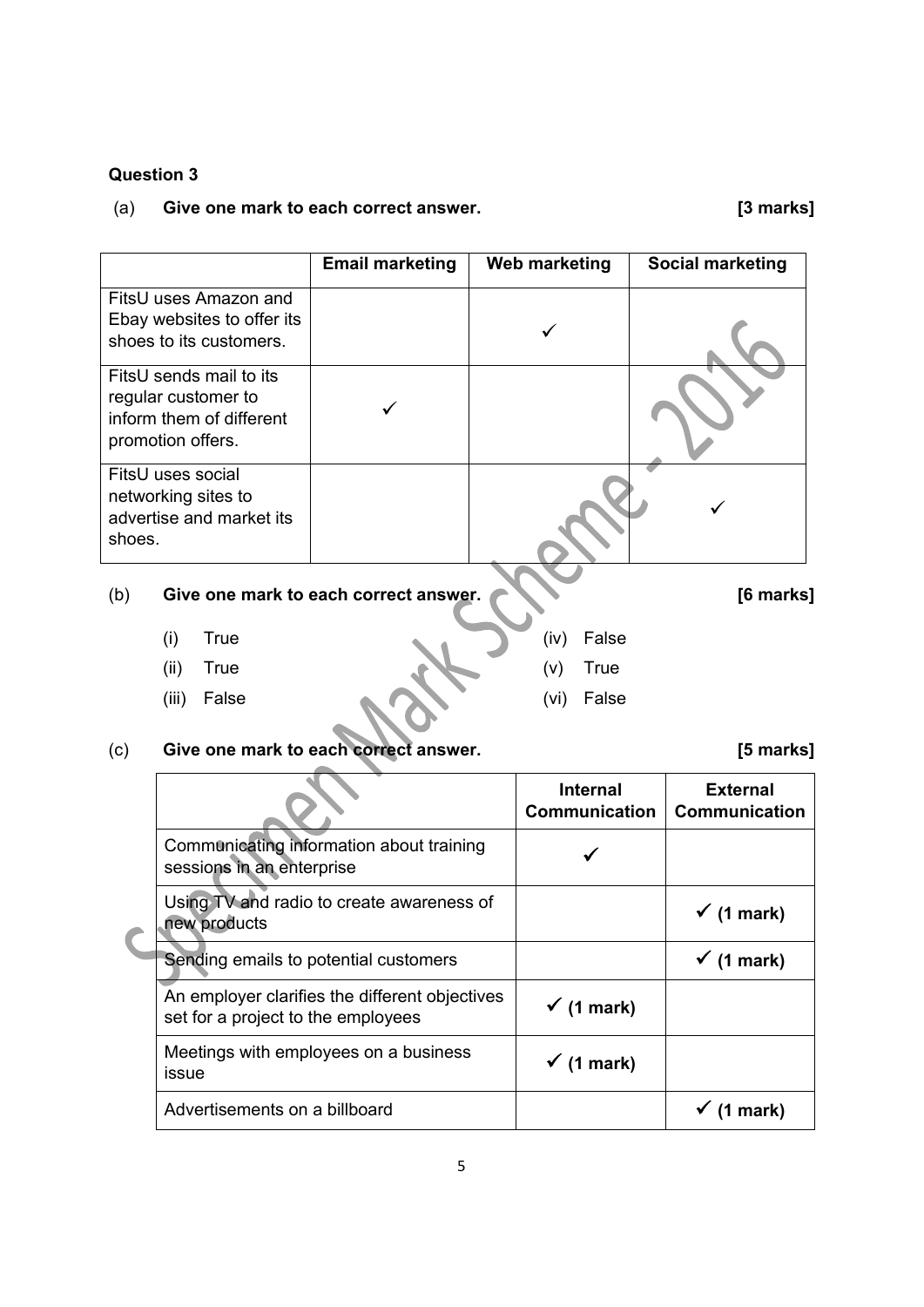| (d) | Give three marks to the correct answer.                      | $[3$ marks]   |
|-----|--------------------------------------------------------------|---------------|
|     | Cost plus pricing – Adding up cost per unit to % of profits. | $(1$ mark)    |
|     | Promotional pricing - Low prices to attract customers        | $(1$ mark)    |
|     | Premium pricing - High prices for unique brands              | $(1$ mark $)$ |

## (e) (i) **Give two marks to: [2 marks]**

- Disagreement over production / sharing of tasks / control / finance etc.
- Have different opinions on the way to conduct the business.
- Problems are left unattended / unresolved.
- (ii) **Give two marks each to any two of the following correct answers related to the example given on part (i). [4 marks]**

## **Specific to the example given:**

- 1. Measures for better sharing of tasks / better control, etc.
- 2. Arbitration of disagreement or dispute by a separate body / another person etc. / settlement by law or agreement.

## **General:**

- 1. Agreement of the problem.
- 2. Willingness to resolve the conflict.
- 3. Develop a win-win approach.
- 4. Turn problems into opportunities.
- 5. Develop communication skills / improve communication.
- 6. Learn to manage emotions.
	- Develop strategies to reach agreement (e.g a financial strategy if related to finance).
	- 8. Design strategies to solve the problems and not to attack the person.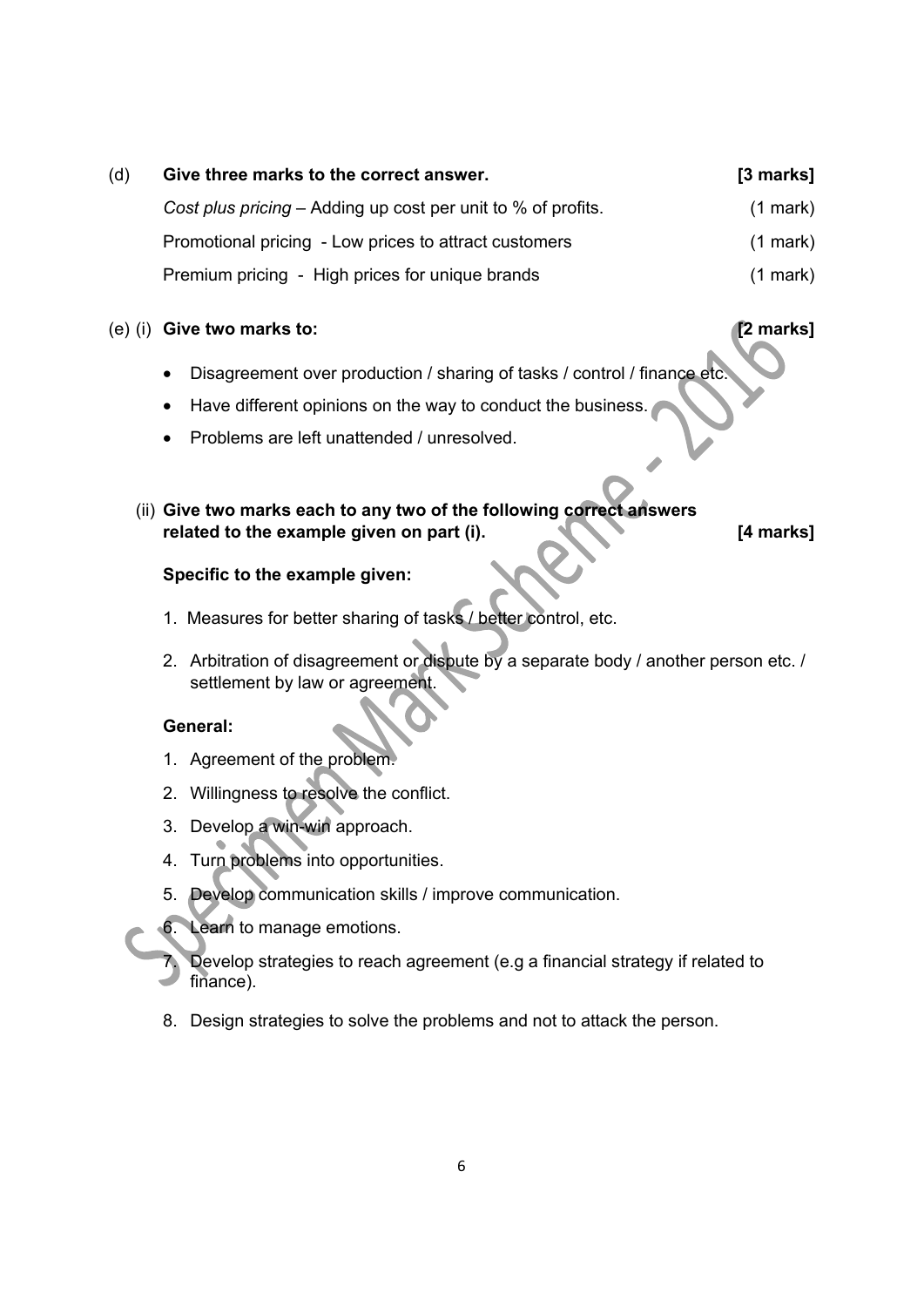# **Question 4**

| (a) | Give two marks to:                                                    |                                                                   | [2 marks] |  |  |  |
|-----|-----------------------------------------------------------------------|-------------------------------------------------------------------|-----------|--|--|--|
|     |                                                                       | Quality is about meeting customers' requirements / expectations.  |           |  |  |  |
|     | Give one mark to:                                                     |                                                                   |           |  |  |  |
|     | A good product.                                                       |                                                                   | [1 mark]  |  |  |  |
| (b) |                                                                       | Give two marks to any one of the following correct answers.       | 2 marks1  |  |  |  |
|     |                                                                       | • More customers / will attract more customers.                   |           |  |  |  |
|     |                                                                       | • To be better than other shoe making enterprises.                |           |  |  |  |
|     | • More competitive.                                                   |                                                                   |           |  |  |  |
|     |                                                                       |                                                                   |           |  |  |  |
|     | Give one mark to:                                                     |                                                                   |           |  |  |  |
|     | Meet their needs / requirements / tastes / expectations<br>$[1$ mark] |                                                                   |           |  |  |  |
|     | Give no mark to:                                                      |                                                                   |           |  |  |  |
|     | More sales.                                                           |                                                                   |           |  |  |  |
| (c) |                                                                       | Give one mark to each correct answer.                             | [3 marks] |  |  |  |
|     | 1.                                                                    | <b>Labour Productivity</b>                                        |           |  |  |  |
|     | 2.                                                                    | <b>Capital Productivity</b>                                       |           |  |  |  |
|     | Value-added<br>3.                                                     |                                                                   |           |  |  |  |
|     |                                                                       |                                                                   |           |  |  |  |
| (d) |                                                                       | Give one mark each to any three of the following correct answers: | [3 marks] |  |  |  |
|     | Muda 1                                                                | Overproduction/ producing more than needed.                       |           |  |  |  |
|     | Muda 2 :                                                              | Waiting                                                           |           |  |  |  |
|     | Muda 3<br>÷                                                           | Transportation                                                    |           |  |  |  |
|     | Muda 4                                                                | Over processing                                                   |           |  |  |  |
|     | Muda 5<br>$\mathbb{R}^2$                                              | Motion                                                            |           |  |  |  |
|     | Muda 6<br>$\frac{1}{2}$                                               | Inventory                                                         |           |  |  |  |
|     | Muda 7 :                                                              | <b>Defects</b>                                                    |           |  |  |  |
|     |                                                                       |                                                                   |           |  |  |  |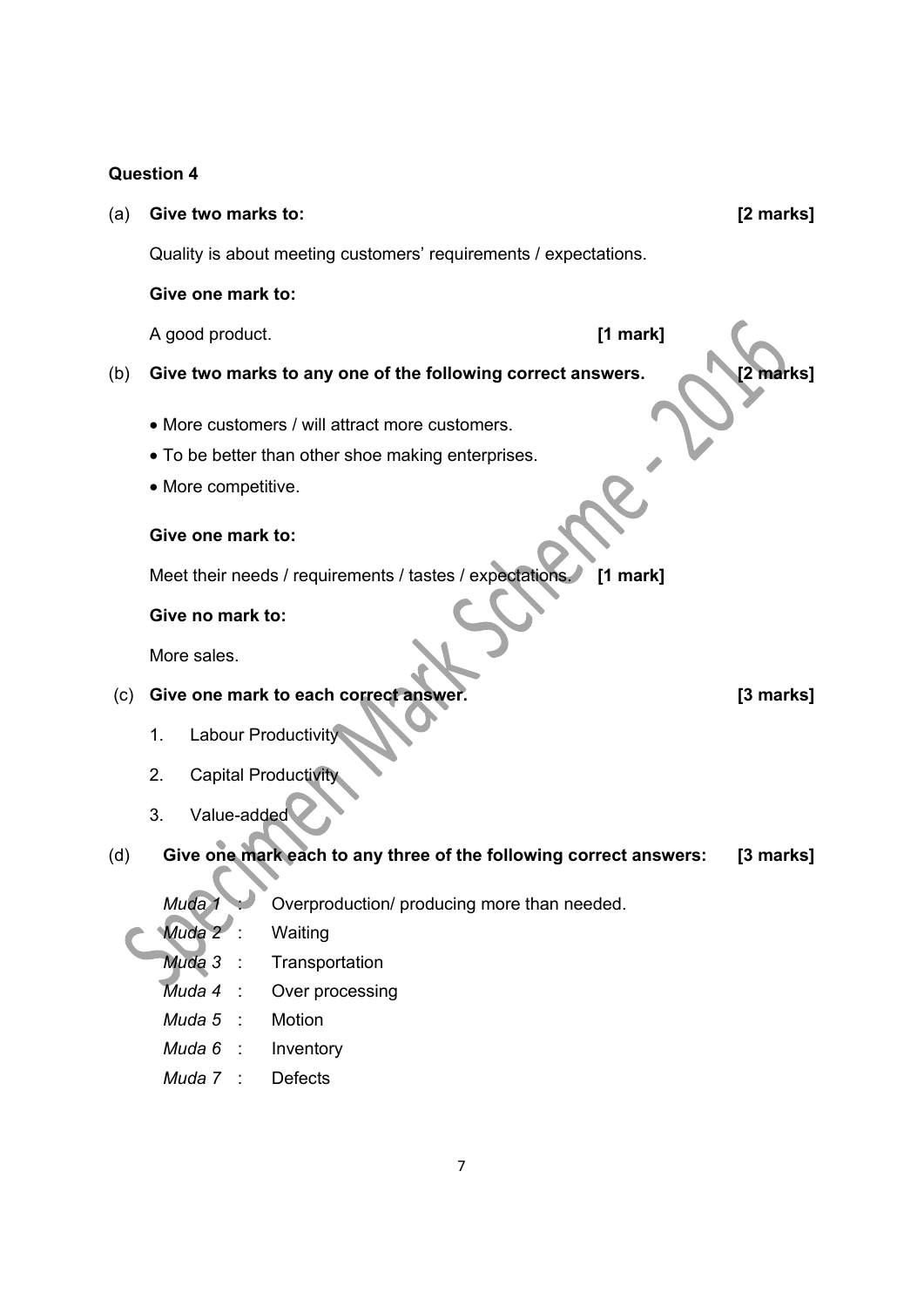#### (e) **Give two marks each to any two of the following correct answers. [4 marks]**

- Promote 2-way communication in the enterprise between management and employees.
- Improve the abilities of the employees.
- Employees are rewarded for good suggestions.
- Employees may win respect of their colleagues.
- (f) **Give one mark each to any two of the following correct answers: [2 marks]** 
	- Waste minimisation.

Continuous improvement.

Work organisation.

Small group activity.

## (g) **Give four marks to the following correct answers: [4 marks]**

Give one mark for use of correct formula / calculation.

Give one mark for the correct answer.

| Year | <b>Number of pairs of shoes</b><br>produced (output) | <b>Labour hours</b><br>(input) | Labour<br>productivity |
|------|------------------------------------------------------|--------------------------------|------------------------|
| 2014 |                                                      | 100                            | 4.5                    |
| 2015 |                                                      | 100                            | O                      |

## **Question 5**

# (a) **Give two marks to the following correct answer: [2 marks]**

The process of collecting and recording information **(1 mark)** which will help the enterprise to understand its market. **(1 mark)**

# (b) **Give one mark to each correct answer. [4 marks]**

- *Element 1* : Price
- *Element 2* : Place
- *Element 3* : Promotion
- *Element 4* : Product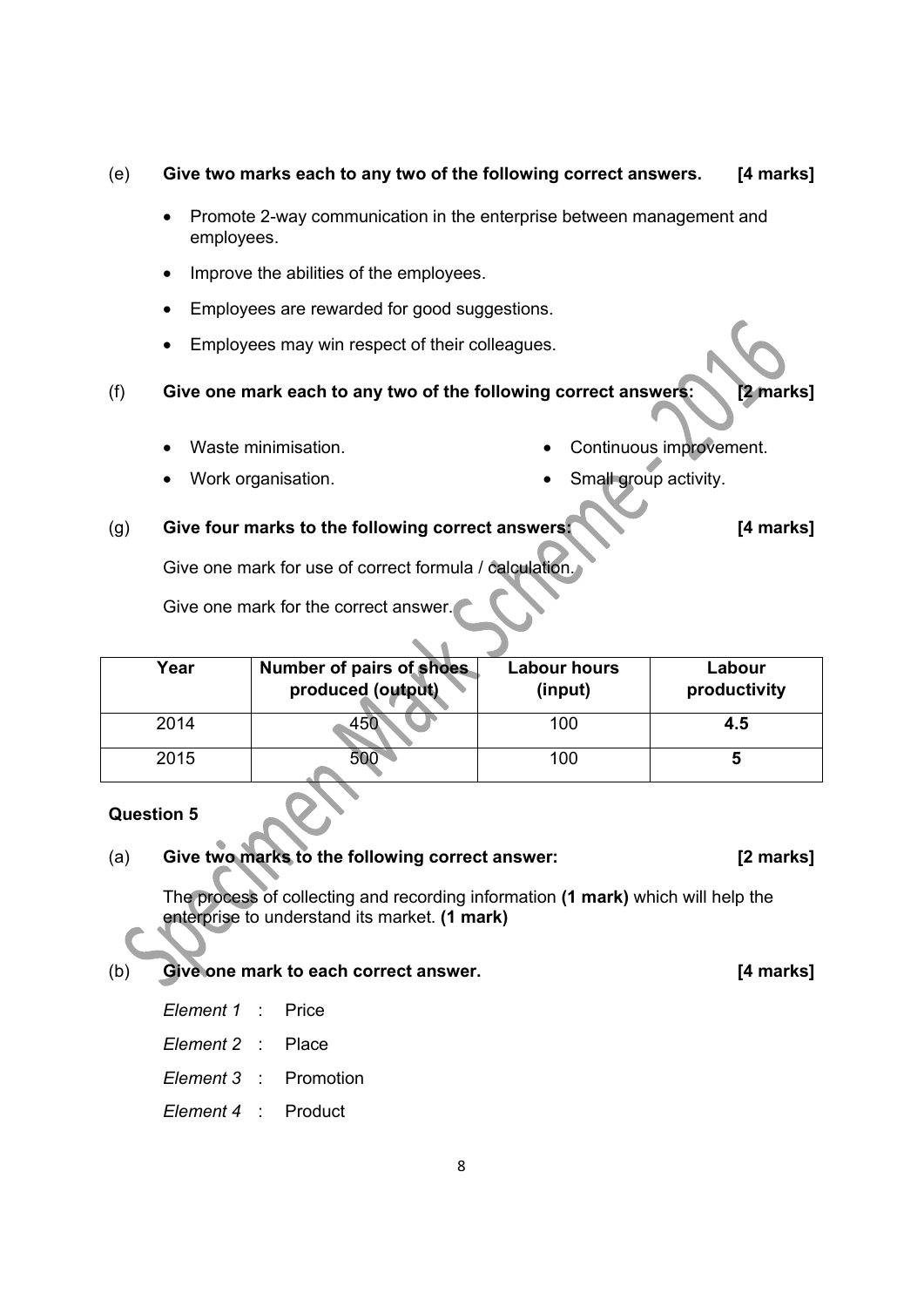#### (c) **Give two marks each to any two of the following correct answers: [4 marks]**

Relevant points may include:

- *Method 1* : Advertising.
- *Method 2* : Personal selling.
- *Method 3* : Public relations.
- *Method 4* : Direct marketing.
- *Method 5* : Sales promotion.

 **A brief explanation on each method is required to get 2 marks.** 

# (d) **Give one mark each to any two of the following correct answers: [2 marks]**

|  | Component 1 : Name of the enterprise.                                |
|--|----------------------------------------------------------------------|
|  | Component 2 : Date of plan presentation.                             |
|  | Component 3 : Contact details of owner(s) (telephone/email/address). |
|  | Component 4 : Address of the enterprise.                             |
|  | Component 5 : Name of owner.                                         |

(e) **Give three marks each to any two of the following correct answers: One mark** for a correct reason. **[2 x 3 marks]**

**Two marks** for a relevant explanation.

*Reason 1 :* Obtain loan easily. **(1 mark)**

Explanation: Business plan help entrepreneurs to get money easily from banks **(1mark)** to start/expand their business as / and it provides information how the money will be invested/used. **(1 mark)**

*Reason 2* : Test business idea. **(1 mark)**

Explanation : Writing up a business plan is the most appropriate way to determine whether or not the idea for starting up the enterprise **(1 mark)** is realistic rather than going out and doing it. **(1 mark)**